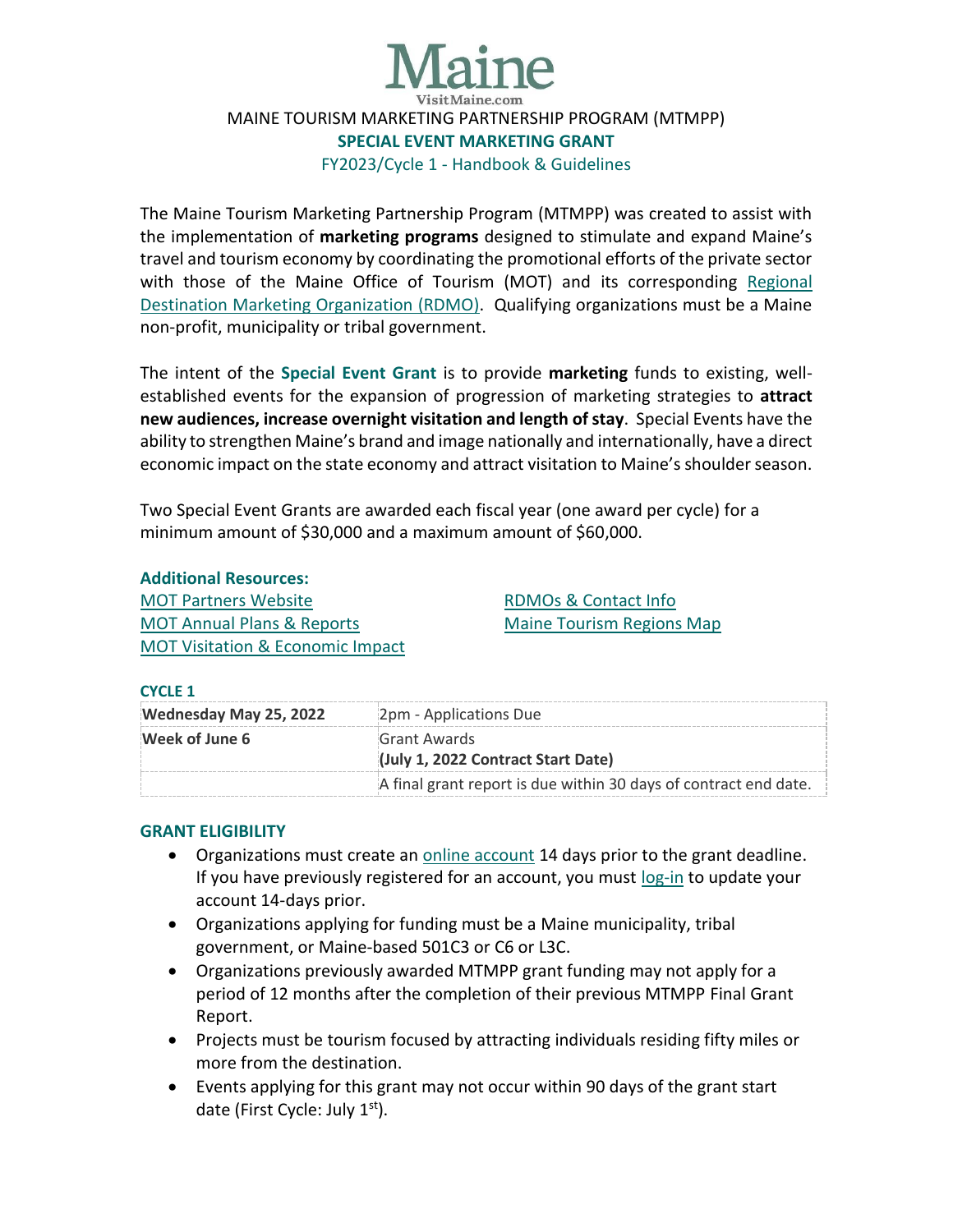- Organizations must be in good standing as of application deadline with the Secretary of State (not applicable for municipalities) [https://icrs.informe.org/nei](https://icrs.informe.org/nei-sos-icrs/ICRS)[sos-icrs/ICRS](https://icrs.informe.org/nei-sos-icrs/ICRS)
- A previous unsatisfactory grant history, for any reason, could immediately disqualify a grant application.

## **REQUIRED DOCUMENTS**

Applicants are required to provide the following:

- $\checkmark$  Brief history/overview of your organization and its mission; include local/regional collaborations with other organizations that will support and enhance the impact of your project and how the organization plans to sustain the project after grant funding.
- ✓ Complete **Event Marketing Plan** that includes:
	- o Marketing Goals and Objectives that can produce measurable results
	- o Target Audience/Markets
	- o Detailed Marketing Tactics & Rationale
	- o Complete Budget including sources of all cash & in-kind match
	- o Project Timeline
- $\checkmark$  List of current board of directors with contact information. Municipalities must provide a list of selectpersons or city council members
- $\checkmark$  Three (4) letters of support. Include letters from businesses who can speak to their anticipated benefit from the event. Letters cannot be from current board members or event sponsors.
- ✓ Letter of acknowledgement from your Regional Destination Marketing Organization (RDMO). For a list of RDMO representatives visit: [MOTPartners.com/partner-organizations/](https://motpartners.com/partner-organizations/)
- ✓ Completed State of [Maine Substitute W-9 & Vendor Authorization Form](https://www.maine.gov/osc/sites/maine.gov.osc/files/inline-files/vendor_ME_W9v5.pdf)
- $\checkmark$  Brief letter to MOT, stating your organization is prepared to accept the incorporation of *[Rider B](https://motpartners.com/wp-content/uploads/2021/11/Service-Contract-RiderB.pdf)* in the final service contract.

## **MATCHING FUNDS**

For the fiscal year 2023 (FY23), a 25% cash match is required. Special Event Grant requests must be for a **minimum of \$30,000** but not exceed **\$60,000**.

## **EXAMPLES OF MATCH REQUIREMENTS**:

- 1.) MTMPP Event Grant Total Request = \$60,000 Minimum Cash Match Requirement (25%) = \$15,000 **TOTAL EVENT MARKETING FUNDS - \$75,000**
- 2.) MTMPP Event Grant Total Request = \$30,000 Minimum Cash Match Requirement (25%) = \$7,500 **TOTAL EVENT MARKETING FUNDS - \$37,500**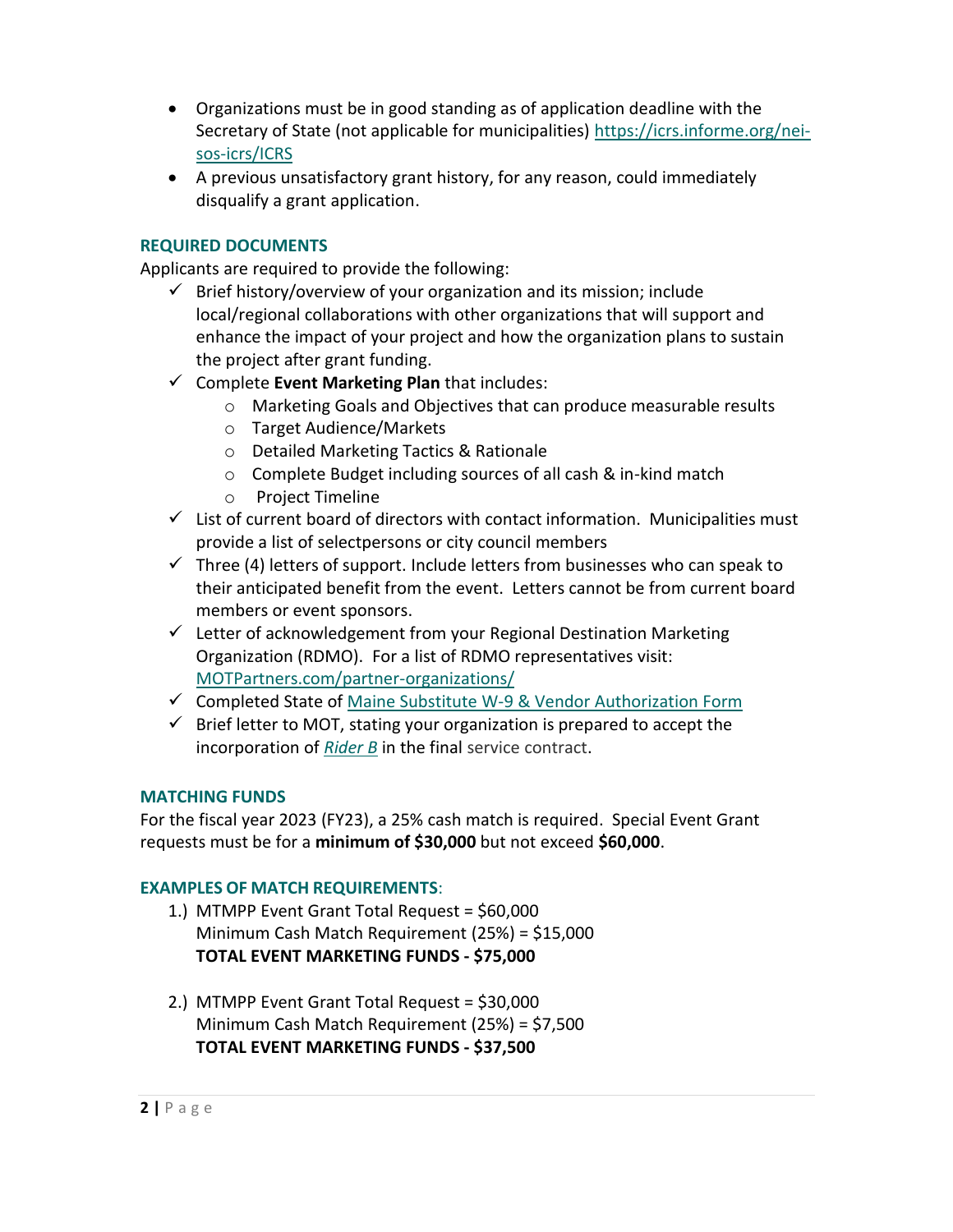### Examples of Cash Match

- Grantee organization's own funds
- Sponsorships/corporate contributions
- Grant funding from another source
- Cash donations

### Examples of In-kind Match

- Donated goods or services
- Administration time of organization's staff- must support the project within the application, above and beyond normal staff responsibilities.
- Volunteer services services and activities that support the project within the application

#### **ELIGIBLE PROJECTS**

The following items are eligible projects:

- Paid Advertising Print, Broadcast, Digital, Out-of-Home, Paid Social Media
- Public & Media Relations Familiarization Tours, Media Events, Online Press Room
- Existing Website Upgrades Mobilization, Content, Search Engine Optimization
- Asset Development Photography/Video Acquisition
- Fulfillment Brochures, Guides, Maps & Distribution
- Event Management/Administration No more than 20% of total MTMPP funds can be used for administrative expenses. Administrative expenses may not be built into any other section of the grant, and must be clearly explained in event budget.

#### **INELIGIBLE PROJECTS**

- Performances & Exhibitions
- Professional development conferences & training
- Promotional products tents, banners, t-shirts, costumes, stickers, etc.
- New organizational websites, hosting
- Fundraising (raffles, giveaways, contests)
- Capital equipment, including rental equipment such as fencing, tents, stages, etc.
- Scholarships

#### **GENERAL CONTRACTUAL REQUIREMENTS**

- All invoicing to the MOT will be paid on a **reimbursement only basis**.
- Once the contract has been approved by the Division of Purchases, and the monies have been encumbered, the award recipient will be notified that work can begin. Potential awards cannot be obligated or expended until that date.
- All contracts will be signed for a period of no more than twelve (12) months.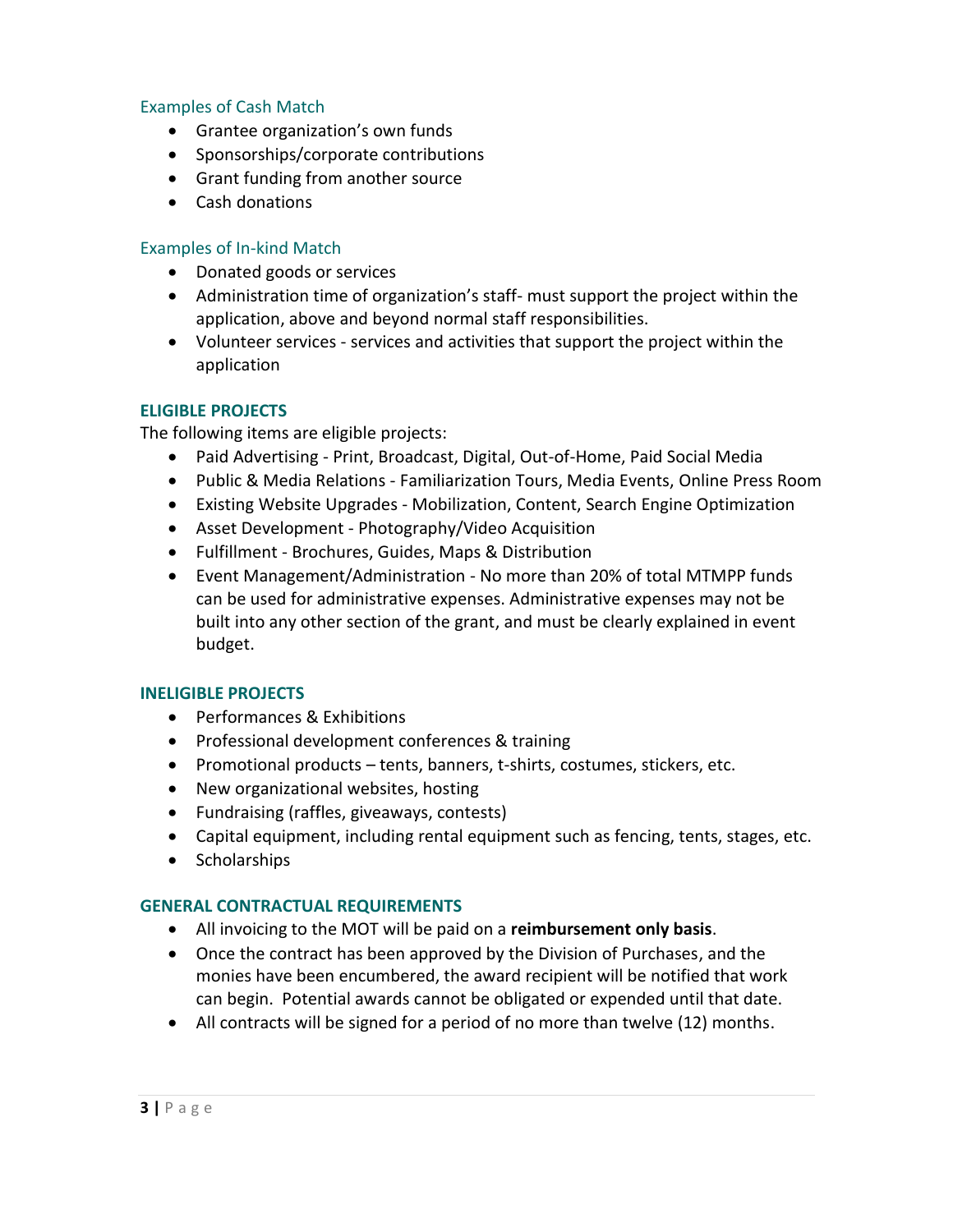#### STATE LAWS AND REGULATIONS

Funds awarded must be used in accordance with all applicable state laws and subject to contracting requirements as specified i[n Rider B of the contract.](https://motpartners.com/wp-content/uploads/2021/11/Service-Contract-RiderB.pdf) Grantees are not exempt from paying sales tax.

## CREATIVE REQUIREMENTS

- a. **Maine Brand** The word "Maine" shall be prominent in all grant funded media, in accordance with the design guidelines of the MOT. The proper usage in other venues will be negotiated and pre-approved in writing with the MOT.
- b. **Maine Logo** All printed materials, audio visual presentations, films or videos, television commercials, broadcast programs, websites and trade show materials must include the approved MOT logo in accordance with the design guidelines of the MOT. Logo can be downloaded from the MOT Tourism Partners website here:<https://motpartners.com/additional-resources/logos-and-graphics/>
- c. **MOT Website** [www.visitmaine.com](http://www.visitmaine.com/) A link to the state's tourism website will be prominently displayed.
- d. Events **must** be posted on **[visitmaine.com](https://visitmaine.com/)**. Keep your websites up to date even if it means a *"Save the Date"* is posted with the next year's dates and future information.

### **MEDIA REQUIREMENTS**

Forward any press releases, highlights, and other success stories related to your grant project to:

- Charlene Williams, Marshall Communications [cwilliams@marshallpr.com](mailto:cwilliams@marshallpr.com)
- Jennifer Geiger, Maine Office of Tourism [Jennifer.Geiger@maine.gov](mailto:Jennifer.Geiger@maine.gov)
- Hannah Collins, Maine Office of Tourism [Hannah.Collins@maine.gov](mailto:Hannah.Collins@maine.gov)

## **APPLICATION EVALUATION**

Grant applications are submitted for an overall technical review. The Technical Review Committee will review, provide comments and score each of the applications. Applications are scored based on the following criteria:

## I. APPLICATION

- i. Application Overview How well does the applicant explain the overall project? (Summary, mission, goals, collaborations & sustainability)
- ii. Does the applicant present a clear marketing plan with a realistic timeline?
- iii. Are the sources and uses of funds for this project easily understandable in the budget section of the application?
- iv. Will the project target new or expanded markets and improve results?